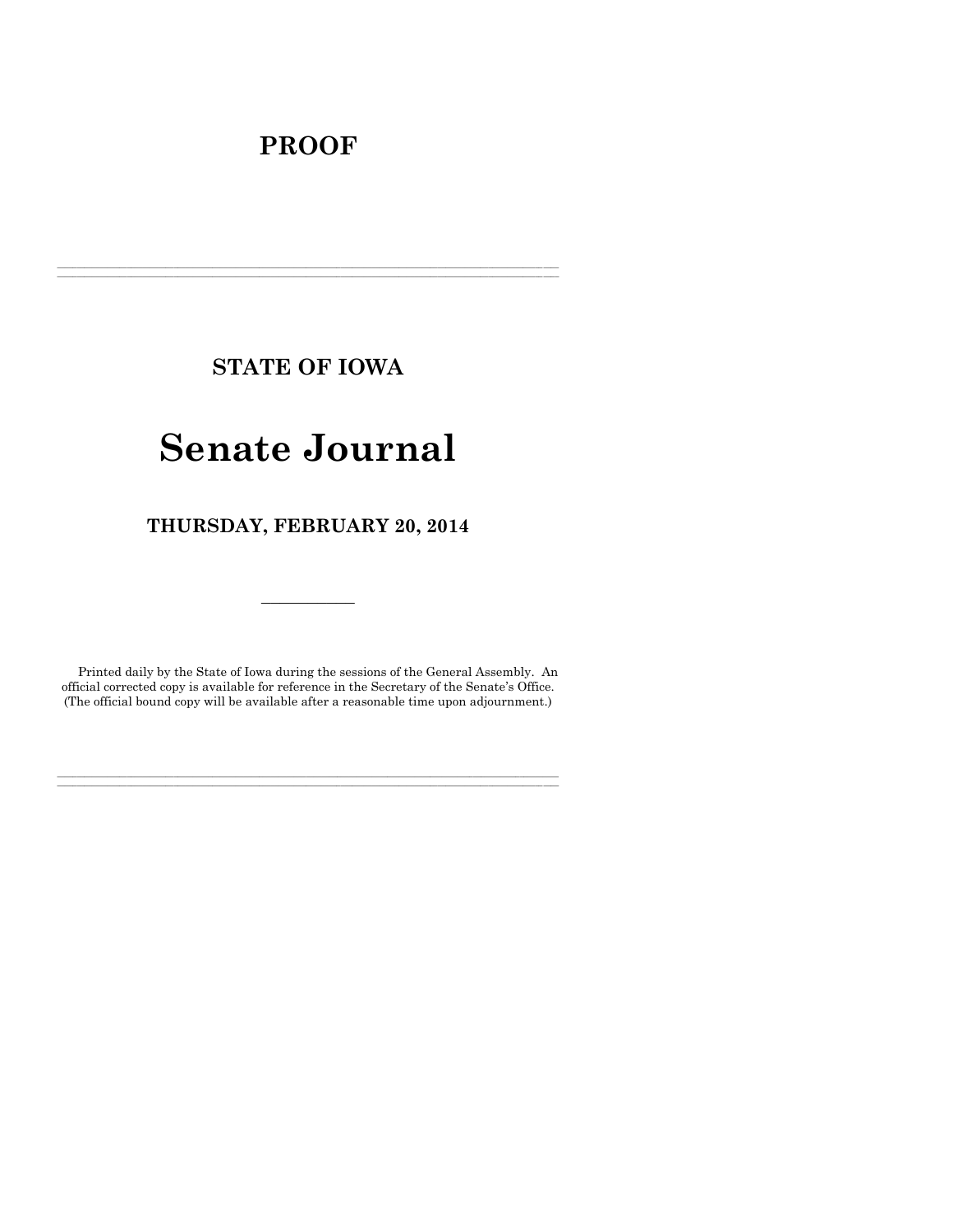# **JOURNAL OF THE SENATE**

 $\frac{1}{2}$ 

THIRTY-NINTH CALENDAR DAY TWENTY-FOURTH SESSION DAY

Senate Chamber Des Moines, Iowa, Thursday, February 20, 2014

The Senate met in regular session at 9:02 a.m., President Jochum presiding.

Prayer was offered by the Honorable Ken Rozenboom, member of the Senate from Mahaska County, Oskaloosa, Iowa.

# PLEDGE OF ALLEGIANCE

The Pledge of Allegiance was led by Senate Page Brooke Beatty.

The Journal of Wednesday, February 19, 2014, was approved.

# INTRODUCTION OF GOVERNOR'S APPOINTEE

The Secretary of the Senate introduced Larry Noble, the governor's appointee to be the Commissioner of Public Safety. He was the guest of Senator Bowman and the committee on Transportation.

# BILL REFERRED TO COMMITTEE

Senator Gronstal asked and received unanimous consent that **[Senate File 2229](http://coolice.legis.iowa.gov/Cool-ICE/default.asp?Category=billinfo&Service=Billbook&frame=1&GA=85&hbill=SF2229)** be referred from the Regular Calendar to the committee on **Appropriations**.

BILLS PLACED ON UNFINISHED BUSINESS CALENDAR

Senator Gronstal asked and received unanimous consent that the following bills be placed on the Unfinished Business Calendar:

S.F. [2018](http://coolice.legis.iowa.gov/Cool-ICE/default.asp?Category=billinfo&Service=Billbook&frame=1&GA=85&hbill=SF2018) and attached [H.F.](http://coolice.legis.iowa.gov/Cool-ICE/default.asp?Category=billinfo&Service=Billbook&frame=1&GA=85&hbill=HF2170) 2170 S.F. [2093](http://coolice.legis.iowa.gov/Cool-ICE/default.asp?Category=billinfo&Service=Billbook&frame=1&GA=85&hbill=SF2093) and attached [H.F.](http://coolice.legis.iowa.gov/Cool-ICE/default.asp?Category=billinfo&Service=Billbook&frame=1&GA=85&hbill=HF2131) 2131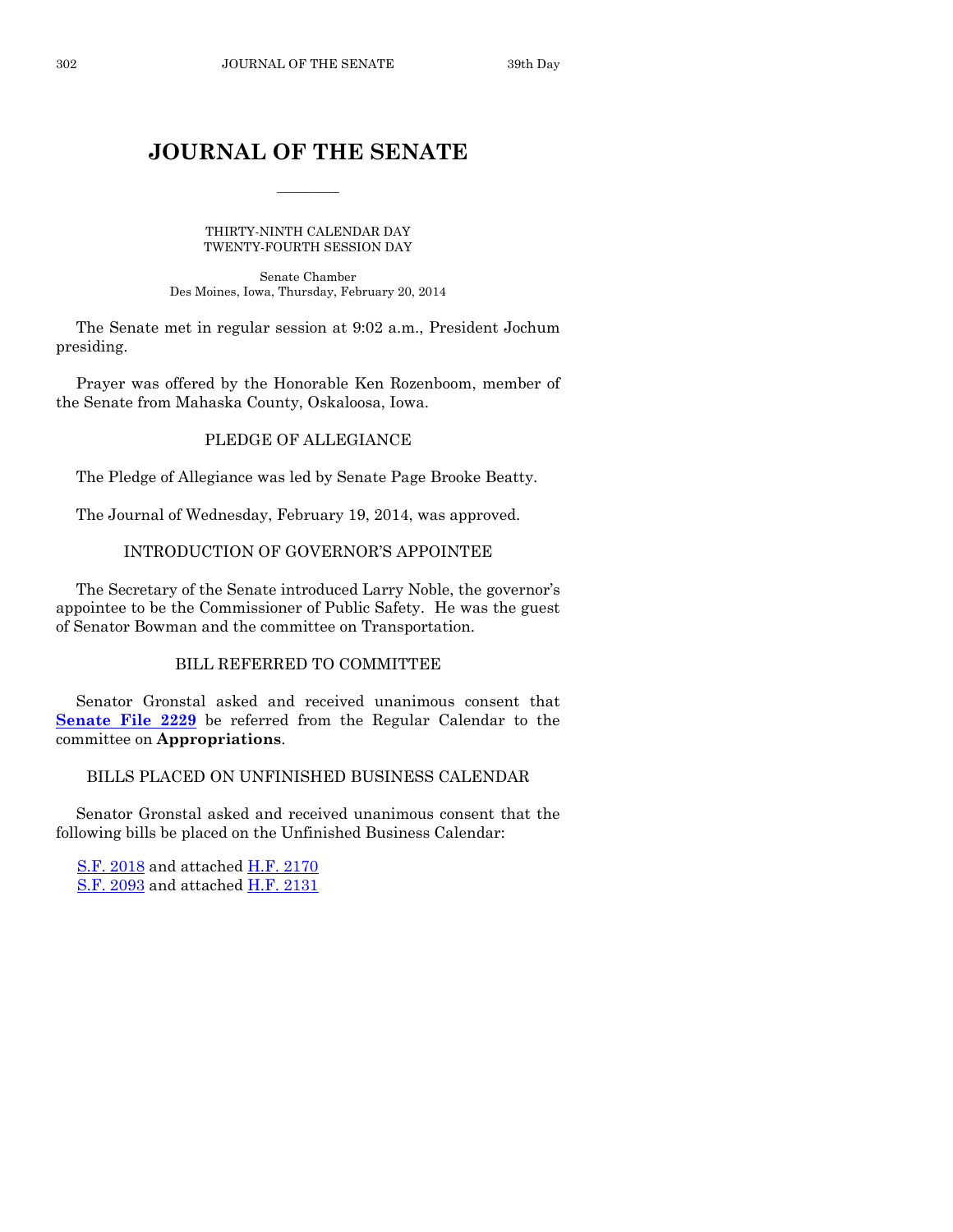S.F. [2115](http://coolice.legis.iowa.gov/Cool-ICE/default.asp?Category=billinfo&Service=Billbook&frame=1&GA=85&hbill=SF2115) and attached [H.F.](http://coolice.legis.iowa.gov/Cool-ICE/default.asp?Category=billinfo&Service=Billbook&frame=1&GA=85&hbill=HF2130) 2130 S.F. [2128](http://coolice.legis.iowa.gov/Cool-ICE/default.asp?Category=billinfo&Service=Billbook&frame=1&GA=85&hbill=SF2128) and attached [H.F.](http://coolice.legis.iowa.gov/Cool-ICE/default.asp?Category=billinfo&Service=Billbook&frame=1&GA=85&hbill=HF2216) 2216 S.F. [2184](http://coolice.legis.iowa.gov/Cool-ICE/default.asp?Category=billinfo&Service=Billbook&frame=1&GA=85&hbill=SF2184) and attached [H.F.](http://coolice.legis.iowa.gov/Cool-ICE/default.asp?Category=billinfo&Service=Billbook&frame=1&GA=85&hbill=HF2172) 2172

# ADJOURNMENT

On motion of Senator Gronstal, the Senate adjourned at 9:08 a.m. until 1:00 p.m., Monday, February 24, 2014.

## **APPENDIX**

#### REPORTS OF COMMITTEE MEETINGS

#### **COMMERCE**

**Convened:** Thursday, February 20, 2014, 9:20 a.m.

**Recessed:** 9:25 a.m.

**Reconvened:** 9:55 a.m.

**Members Present:** McCoy, Chair; Petersen, Vice Chair; Anderson, Ranking Member; Beall, Bertrand, Bolkcom, Breitbach, Chapman, Hatch, Mathis, Schneider, Schoenjahn, Seng, Sinclair, and Wilhelm.

**Members Absent:** None.

Committee Business: Passed **SF 2183**, as amended; approved **SSB 3195**.

**Adjourned:** 10:35 a.m.

**ECONOMIC GROWTH**

**Convened:** Thursday, February 20, 2014, 12:30 p.m.

**Members Present:** Sodders, Chair; Bowman, Vice Chair; Behn, Danielson, Dotzler, Hart, Hatch, Mathis, Schneider, Taylor, Whitver, and Wilhelm.

**Members Absent:** Bertrand, Ranking Member; Chelgren, and Houser (all excused).

**Committee Business:** Approved SSBs 3119, 3152, and 3952.

**Adjourned:** 12:55 p.m.

**HUMAN RESOURCES**

**Convened:** Wednesday, February 19, 2014, 3:15 p.m.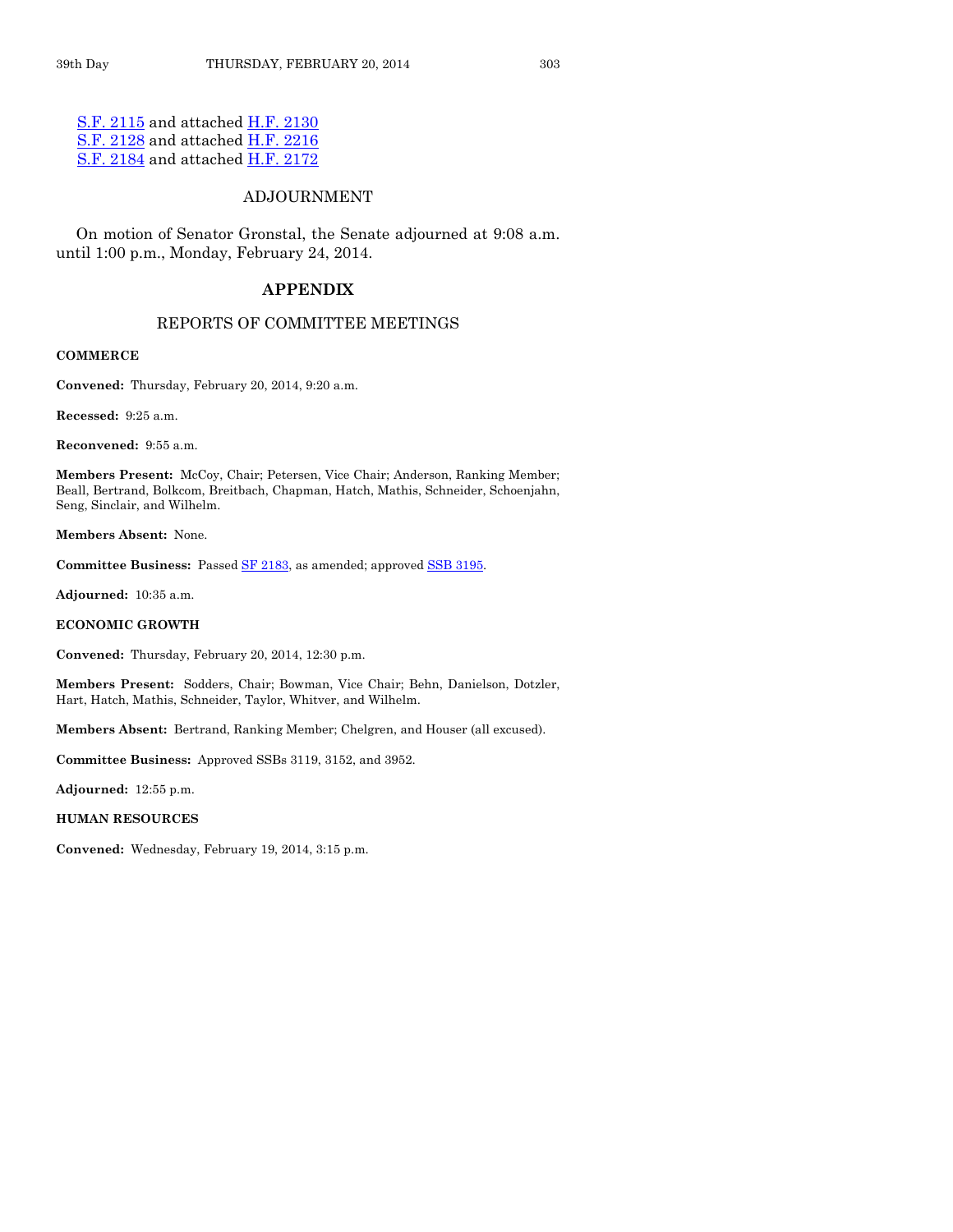**Members Present:** Ragan, Chair; Wilhelm, Vice Chair; Johnson, Ranking Member; Boettger, Bolkcom, Dotzler, Ernst, Hatch, Jochum, Mathis, Quirmbach, Segebart, and Whitver.

**Members Absent:** None.

**Committee Business:** Passed SFs 2066, 2084, 2144, 2174, and 2225; approved [SSB](http://coolice.legis.iowa.gov/Cool-ICE/default.asp?Category=billinfo&Service=Billbook&frame=1&GA=85&hbill=SSB3053)  [3053.](http://coolice.legis.iowa.gov/Cool-ICE/default.asp?Category=billinfo&Service=Billbook&frame=1&GA=85&hbill=SSB3053)

**Adjourned:** 4:45 p.m.

**JUDICIARY**

**Convened:** Thursday, February 20, 2014, 1:00 p.m.

**Members Present:** Hogg, Chair; Courtney, Vice Chair; Schneider, Ranking Member; Dvorsky, Garrett, Horn, Petersen, Quirmbach, Sodders, Taylor, Whitver, and Zaun.

**Members Absent:** Boettger (excused).

**Committee Business:** Passed SFs 2146, 2151, and 2157; approved SSBs 3038, 3111, 3115, 3146, 3176, and 3196.

**Adjourned:** 1:50 p.m.

**LOCAL GOVERNMENT**

**Convened:** Wednesday, February 19, 2014, 1:05 p.m.

**Members Present:** Wilhelm, Chair; Brase, Vice Chair; Sinclair, Ranking Member; Chelgren, Dvorsky, Guth, Hart, Quirmbach, Schoenjahn, Taylor, and Zaun.

**Members Absent:** None.

**Committee Business:** Passed [SF 2069,](http://coolice.legis.iowa.gov/Cool-ICE/default.asp?Category=billinfo&Service=Billbook&frame=1&GA=85&hbill=SF2069) as amended, and [SF 2177;](http://coolice.legis.iowa.gov/Cool-ICE/default.asp?Category=billinfo&Service=Billbook&frame=1&GA=85&hbill=SF2177) approved SSBs 3140, 3171, and 3187.

**Adjourned:** 1:45 p.m.

#### **STATE GOVERNMENT**

**Convened:** Wednesday, February 19, 2014, 1:05 p.m.

**Recessed:** 2:45 p.m.

**Reconvened:** 4:55 p.m.

**Members Present:** Danielson, Chair; Jochum, Vice Chair; Smith, Ranking Member; Anderson, Bertrand, Bowman, Chapman, Courtney, Dearden, Feenstra, Horn, McCoy, Petersen, Schneider, and Sodders.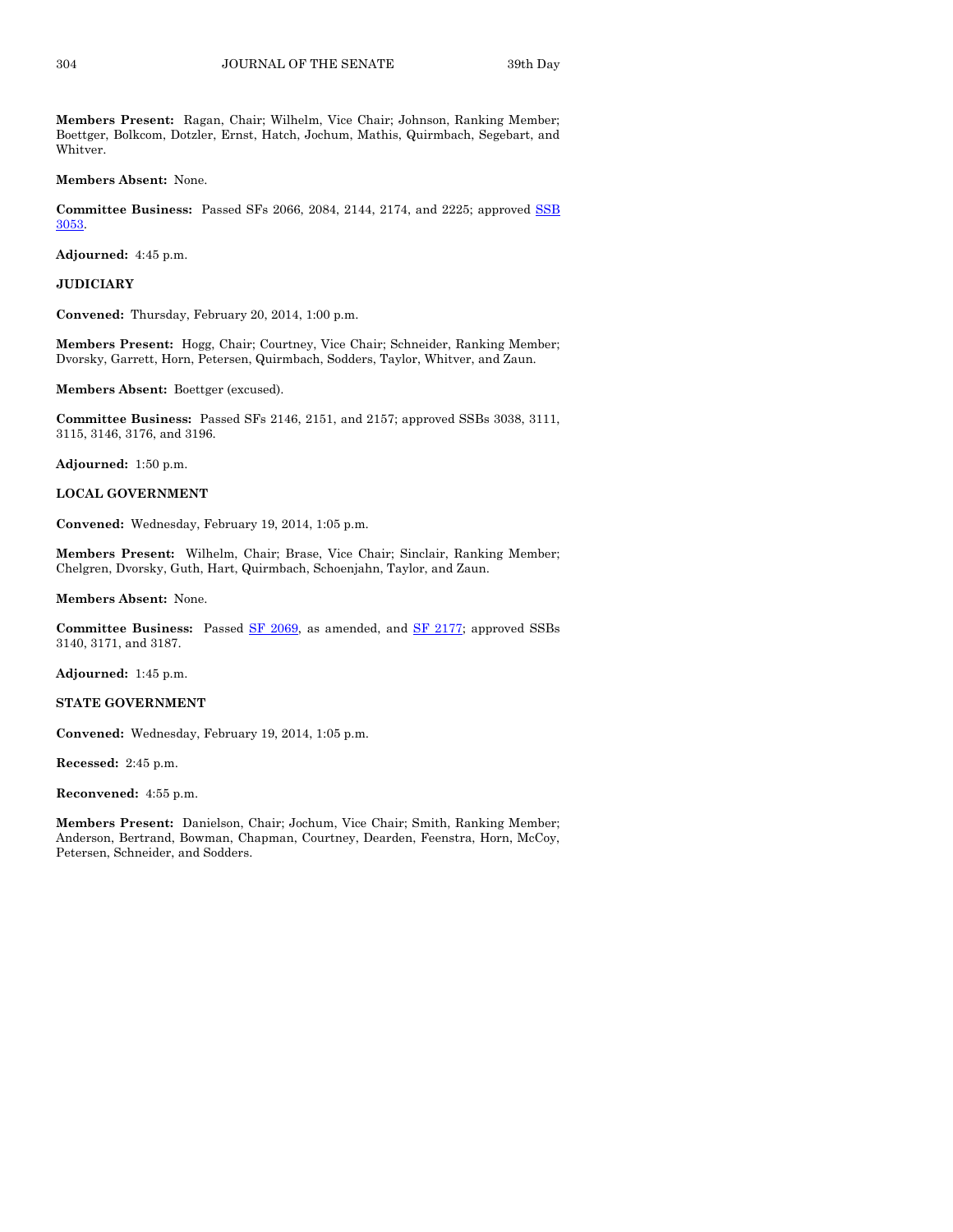#### **Members Absent:** None.

**Committee Business:** Passed SFs 2137 and 2162; approved SSBs 3068, 3102, 3103, 3130, 3131, 3161, 3163, and 3182.

**Adjourned:** 5:25 p.m.

## INTRODUCTION OF BILLS

**[Senate File 2245](http://coolice.legis.iowa.gov/Cool-ICE/default.asp?Category=billinfo&Service=Billbook&frame=1&GA=85&hbill=SF2245)**, by Bolkcom, a bill for an act providing for paid sick leave for certain employees and providing remedies and penalties and including applicability provisions.

Read first time under Rule 28 and referred to committee on **Labor and Business Relations**.

**[Senate File 2246](http://coolice.legis.iowa.gov/Cool-ICE/default.asp?Category=billinfo&Service=Billbook&frame=1&GA=85&hbill=SF2246)**, by Smith, a bill for an act relating to financing through the home ownership assistance program for military members.

Read first time under Rule 28 and referred to committee on **Economic Growth**.

**[Senate File 2247](http://coolice.legis.iowa.gov/Cool-ICE/default.asp?Category=billinfo&Service=Billbook&frame=1&GA=85&hbill=SF2247)**, by Smith, a bill for an act relating to persons eligible to participate in the home ownership assistance program for military members.

Read first time under Rule 28 and referred to committee on **Veterans Affairs**.

**[Senate File 2248](http://coolice.legis.iowa.gov/Cool-ICE/default.asp?Category=billinfo&Service=Billbook&frame=1&GA=85&hbill=SF2248)**, by committee on Natural Resources and Environment, a bill for an act relating to management of the emerald ash borer.

# Read first time under Rule 28 and **placed on calendar**.

**[Senate File 2249](http://coolice.legis.iowa.gov/Cool-ICE/default.asp?Category=billinfo&Service=Billbook&frame=1&GA=85&hbill=SF2249)**, by committee on Veterans Affairs, a bill for an act concerning the issuance of disabled veteran motor vehicle registration plates to certain disabled veterans.

Read first time under Rule 28 and **placed on calendar**.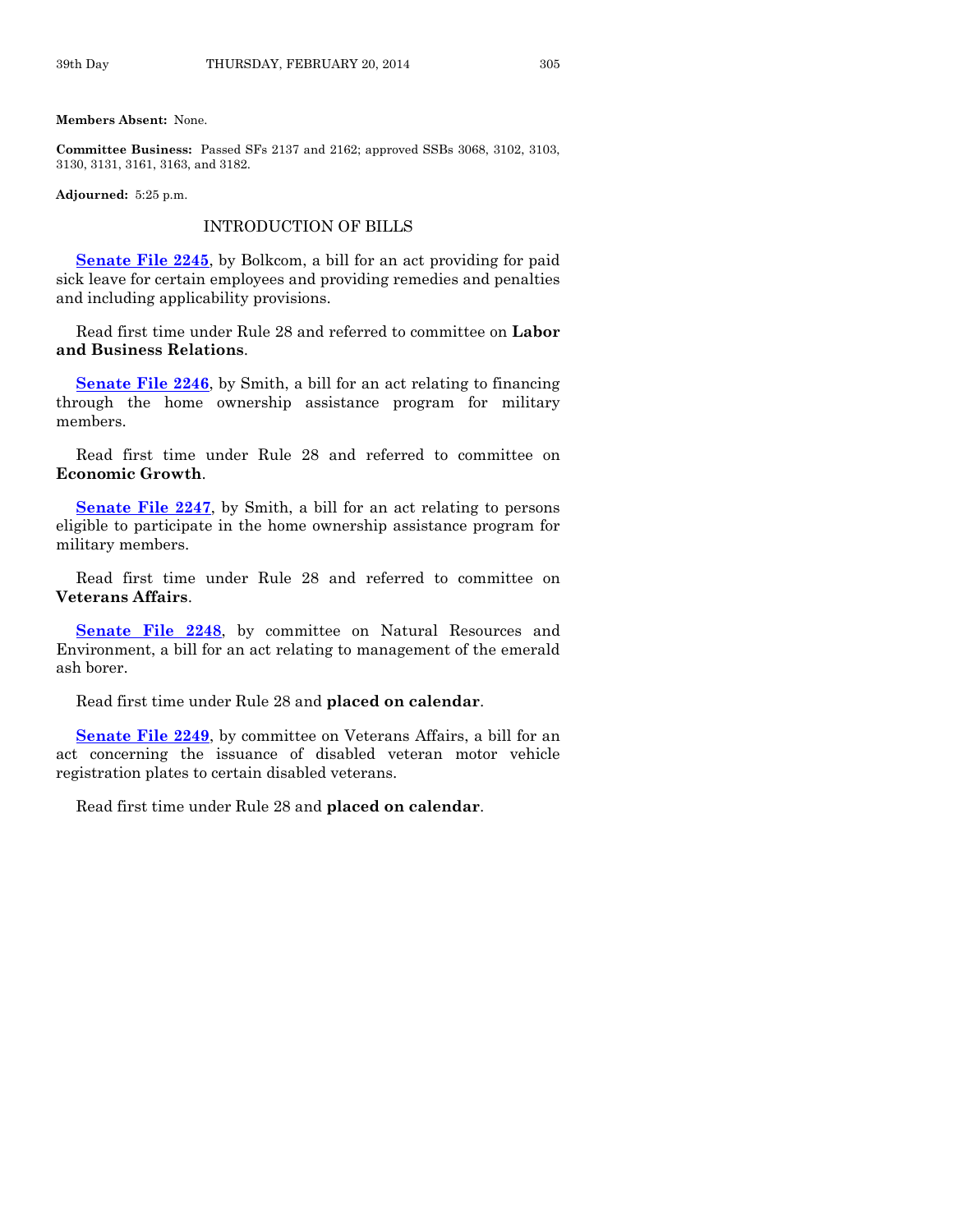**[Senate File 2250](http://coolice.legis.iowa.gov/Cool-ICE/default.asp?Category=billinfo&Service=Billbook&frame=1&GA=85&hbill=SF2250)**, by committee on Transportation, a bill for an act relating to the licensing of vehicle recyclers and defining the term "scrapping".

Read first time under Rule 28 and **placed on calendar**.

**[Senate File 2251](http://coolice.legis.iowa.gov/Cool-ICE/default.asp?Category=billinfo&Service=Billbook&frame=1&GA=85&hbill=SF2251)**, by committee on Human Resources, a bill for an act relating to the state child care assistance program eligibility and application provisions.

Read first time under Rule 28 and **placed on calendar**.

**[Senate File 2252](http://coolice.legis.iowa.gov/Cool-ICE/default.asp?Category=billinfo&Service=Billbook&frame=1&GA=85&hbill=SF2252)**, by committee on Human Resources, a bill for an act establishing a task force related to breast density education and notification.

Read first time under Rule 28 and **placed on calendar**.

**[Senate File 2253](http://coolice.legis.iowa.gov/Cool-ICE/default.asp?Category=billinfo&Service=Billbook&frame=1&GA=85&hbill=SF2253)**, by committee on Commerce, a bill for an act providing for the establishment of the Iowa health insurance marketplace and including effective date provisions.

Read first time under Rule 28 and **placed on calendar**.

**[Senate File 2254](http://coolice.legis.iowa.gov/Cool-ICE/default.asp?Category=billinfo&Service=Billbook&frame=1&GA=85&hbill=SF2254)**, by committee on Commerce, a bill for an act providing for the regulation of commercial establishments keeping nonagricultural animals, providing for fees and appropriations, and making penalties applicable.

Read first time under Rule 28 and **placed on calendar**.

**[Senate File 2255](http://coolice.legis.iowa.gov/Cool-ICE/default.asp?Category=billinfo&Service=Billbook&frame=1&GA=85&hbill=SF2255)**, by committee on Commerce, a bill for an act designating registered architects and licensed professional engineers employees of the state for specified purposes under the Iowa tort claims Act.

Read first time under Rule 28 and **placed on calendar**.

**[Senate File 2256](http://coolice.legis.iowa.gov/Cool-ICE/default.asp?Category=billinfo&Service=Billbook&frame=1&GA=85&hbill=SF2256)**, by committee on Economic Growth, a bill for an act relating to the administration of the redevelopment tax credits program by the economic development authority and including applicability provisions.

Read first time under Rule 28 and **placed on calendar**.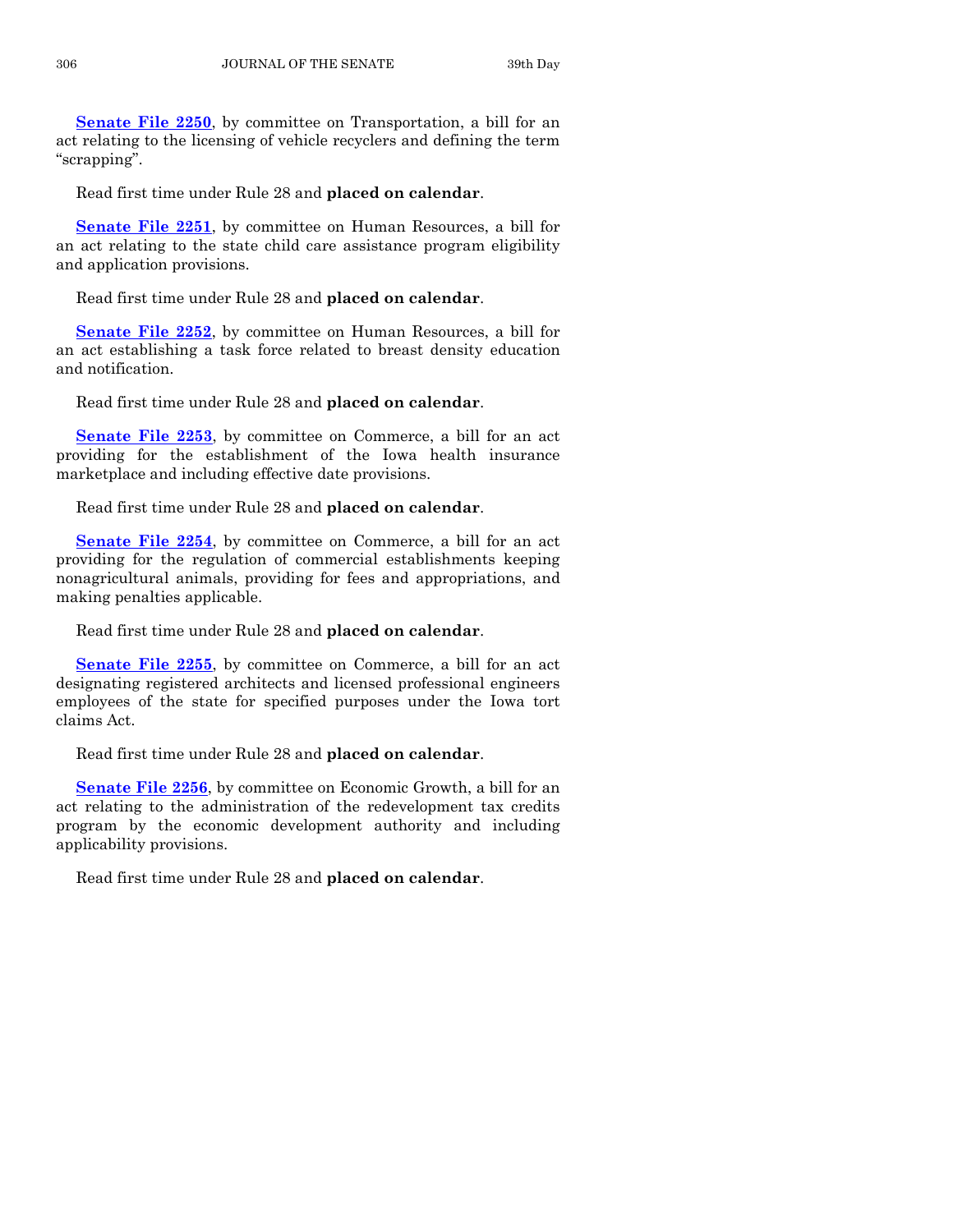**[Senate File 2257](http://coolice.legis.iowa.gov/Cool-ICE/default.asp?Category=billinfo&Service=Billbook&frame=1&GA=85&hbill=SF2257)**, by committee on Education, a bill for an act relating to programs and accounts administered by the college student aid commission.

Read first time under Rule 28 and **placed on calendar**.

**[Senate File 2258](http://coolice.legis.iowa.gov/Cool-ICE/default.asp?Category=billinfo&Service=Billbook&frame=1&GA=85&hbill=SF2258)**, by committee on Education, a bill for an act providing for a voluntary program to recognize school districts and accredited nonpublic schools that participate in programs that promote financial literacy for high school students.

#### Read first time under Rule 28 and **placed on calendar**.

**[Senate File 2259](http://coolice.legis.iowa.gov/Cool-ICE/default.asp?Category=billinfo&Service=Billbook&frame=1&GA=85&hbill=SF2259)**, by committee on Judiciary, a bill for an act modifying provisions applicable to personal information security breach notification requirements, and making penalties applicable.

Read first time under Rule 28 and **placed on calendar**.

### FINAL COMMITTEE REPORTS OF BILL ACTION

#### **COMMERCE**

**Bill Title:** [SENATE FILE](http://coolice.legis.iowa.gov/Cool-ICE/default.asp?Category=billinfo&Service=Billbook&frame=1&GA=85&hbill=SF2183) 2183, a bill for an act relating to the excess reserves of certain companies or corporations issuing individual and group health insurance policies or medical service contracts in this state.

#### **Recommendation:** AMEND AND DO PASS, AS PROVIDED IN AMENDMENT S–[5005.](http://coolice.legis.iowa.gov/Cool-ICE/default.asp?Category=billinfo&Service=Billbook&frame=1&GA=85&hbill=S5005)

**Final Vote:** Ayes, 9: McCoy, Petersen, Beall, Bolkcom, Hatch, Mathis, Schoenjahn, Seng, and Wilhelm. Nays, 6: Anderson, Bertrand, Breitbach, Chapman, Schneider, and Sinclair. Absent, none.

**Fiscal Note:** NOT REQUIRED UNDER JOINT RULE 17.

#### **ALSO:**

**Bill Title:** [\\*SENATE FILE](http://coolice.legis.iowa.gov/Cool-ICE/default.asp?Category=billinfo&Service=Billbook&frame=1&GA=85&hbill=SF2253) 2253 (formerly [SF 2112\)](http://coolice.legis.iowa.gov/Cool-ICE/default.asp?Category=billinfo&Service=Billbook&frame=1&GA=85&hbill=SF2112), a bill for an act providing for the establishment of the Iowa health insurance marketplace and including effective date provisions.

#### **Recommendation:** APPROVED COMMITTEE BILL.

**Final Vote:** Ayes, 9: McCoy, Petersen, Beall, Bolkcom, Hatch, Mathis, Schoenjahn, Seng, and Wilhelm. Nays, 6: Anderson, Bertrand, Breitbach, Chapman, Schneider, and Sinclair. Absent, none.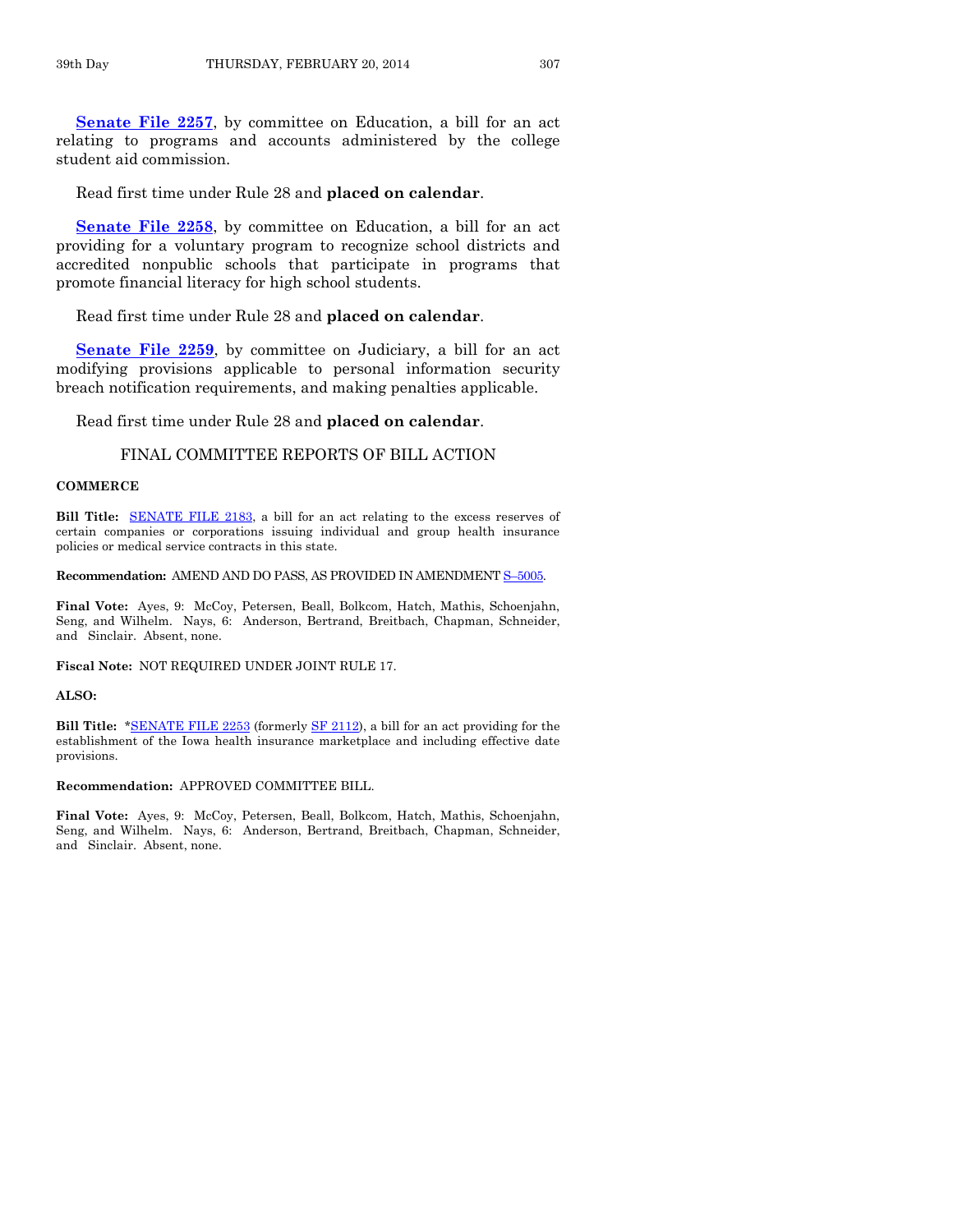#### **Fiscal Note:** NOT REQUIRED UNDER JOINT RULE 17.

\*Pursuant to Rule 40, the Legislative Services Agency reported nonsubstantive changes to the members of the Commerce Committee on Senate [File 2253,](http://coolice.legis.iowa.gov/Cool-ICE/default.asp?Category=billinfo&Service=Billbook&frame=1&GA=85&hbill=SF2253) and they were attached to the committee report.

#### **ALSO:**

**Bill Title:** [\\*SENATE FILE 2254](http://coolice.legis.iowa.gov/Cool-ICE/default.asp?Category=billinfo&Service=Billbook&frame=1&GA=85&hbill=SF2254) (formerly [SF 2166\)](http://coolice.legis.iowa.gov/Cool-ICE/default.asp?Category=billinfo&Service=Billbook&frame=1&GA=85&hbill=SF2166), a bill for an act providing for the regulation of commercial establishments keeping nonagricultural animals, providing for fees and appropriations, and making penalties applicable.

#### **Recommendation:** APPROVED COMMITTEE BILL.

**Final Vote:** Ayes, 9: McCoy, Petersen, Beall, Bolkcom, Hatch, Mathis, Schoenjahn, Seng, and Wilhelm. Nays, 6: Anderson, Bertrand, Breitbach, Chapman, Schneider, and Sinclair. Absent, none.

#### **Fiscal Note:** NOT REQUIRED UNDER JOINT RULE 17.

\*Pursuant to Rule 40, the Legislative Services Agency reported nonsubstantive changes to the members of the Commerce Committee on Senate [File 2254,](http://coolice.legis.iowa.gov/Cool-ICE/default.asp?Category=billinfo&Service=Billbook&frame=1&GA=85&hbill=SF2254) and they were attached to the committee report.

#### **ALSO:**

**Bill Title:** [\\*SENATE FILE](http://coolice.legis.iowa.gov/Cool-ICE/default.asp?Category=billinfo&Service=Billbook&frame=1&GA=85&hbill=SF2255) 2255 (formerly [SF 376\)](http://coolice.legis.iowa.gov/Cool-ICE/default.asp?Category=billinfo&Service=Billbook&frame=1&GA=85&hbill=SF376), a bill for an act designating registered architects and licensed professional engineers employees of the state for specified purposes under the Iowa tort claims Act.

#### **Recommendation:** APPROVED COMMITTEE BILL.

**Final Vote:** Ayes, 15: McCoy, Petersen, Anderson, Beall, Bertrand, Bolkcom, Breitbach, Chapman, Hatch, Mathis, Schneider, Schoenjahn, Seng, Sinclair, and Wilhelm. Nays, none. Absent, none.

#### **Fiscal Note:** NOT REQUIRED UNDER JOINT RULE 17.

\*Pursuant to Rule 40, the Legislative Services Agency reported nonsubstantive changes to the members of the Commerce Committee on Senate [File 2255,](http://coolice.legis.iowa.gov/Cool-ICE/default.asp?Category=billinfo&Service=Billbook&frame=1&GA=85&hbill=SF2255) and they were attached to the committee report.

#### **ECONOMIC GROWTH**

Bill Title: [\\*SENATE FILE](http://coolice.legis.iowa.gov/Cool-ICE/default.asp?Category=billinfo&Service=Billbook&frame=1&GA=85&hbill=SF2256) 2256 [\(SSB 3050\)](http://coolice.legis.iowa.gov/Cool-ICE/default.asp?Category=billinfo&Service=Billbook&frame=1&GA=85&hbill=SSB3050), a bill for an act relating to the administration of the redevelopment tax credits program by the economic development authority and including applicability provisions.

**Recommendation:** APPROVED COMMITTEE BILL.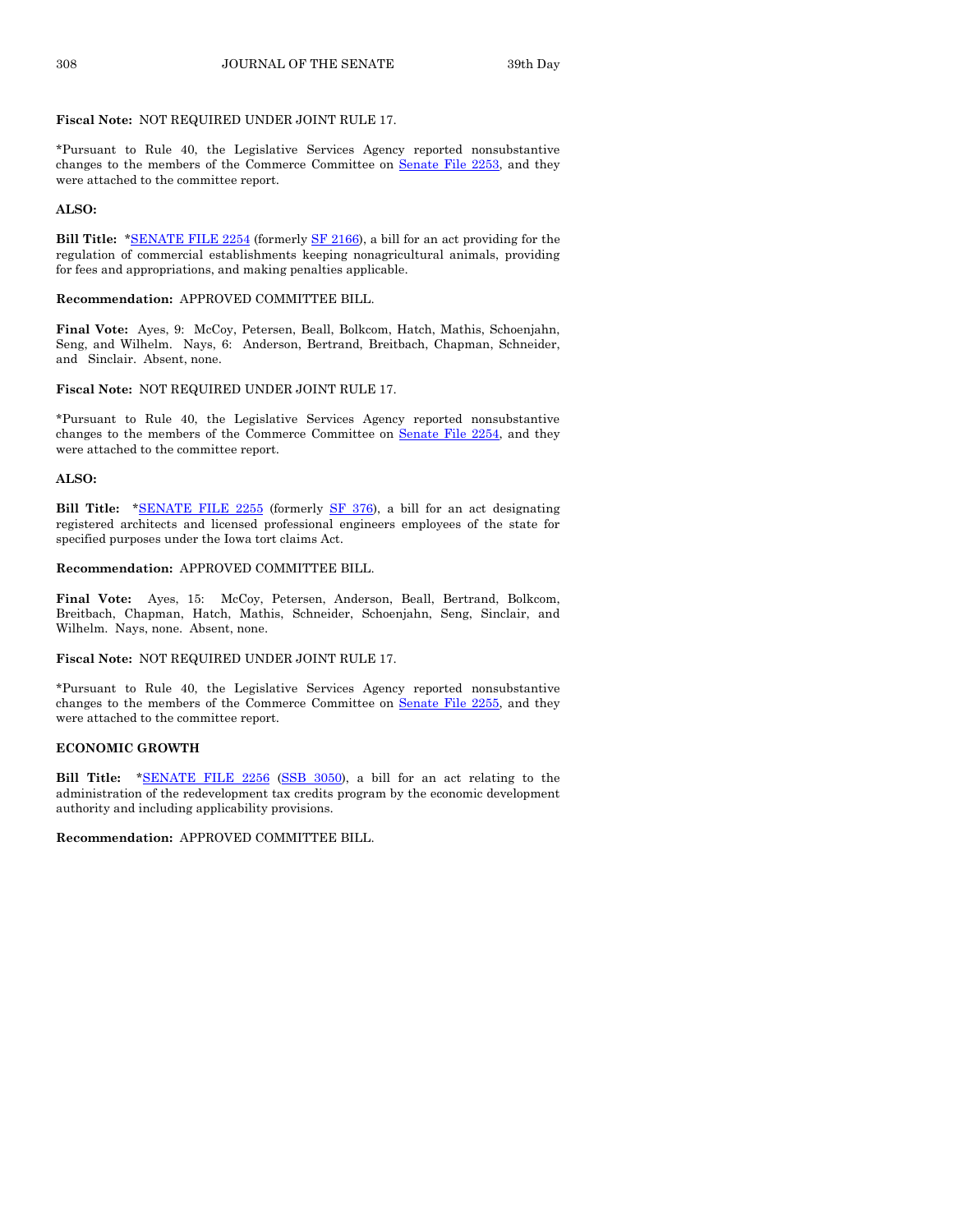**Final Vote:** Ayes, 13: Sodders, Bowman, Chelgren, Danielson, Dotzler, Hart, Hatch, Houser, Mathis, Schneider, Taylor, Whitver, and Wilhelm. Nays, none. Absent, 2: Bertrand and Behn.

#### **Fiscal Note:** NOT REQUIRED UNDER JOINT RULE 17.

\*Pursuant to Rule 40, the Legislative Services Agency reported nonsubstantive changes to the members of the Economic Growth Committee on Senate [File 2256,](http://coolice.legis.iowa.gov/Cool-ICE/default.asp?Category=billinfo&Service=Billbook&frame=1&GA=85&hbill=SF2256) and they were attached to the committee report.

#### **EDUCATION**

**Bill Title:** [\\*SENATE FILE](http://coolice.legis.iowa.gov/Cool-ICE/default.asp?Category=billinfo&Service=Billbook&frame=1&GA=85&hbill=SF2257) 2257 [\(SSB 3045\)](http://coolice.legis.iowa.gov/Cool-ICE/default.asp?Category=billinfo&Service=Billbook&frame=1&GA=85&hbill=SSB3045), a bill for an act relating to programs and accounts administered by the college student aid commission.

#### **Recommendation:** APPROVED COMMITTEE BILL.

**Final Vote:** Ayes, 15: Quirmbach, Schoenjahn, Ernst, Beall, Behn, Boettger, Bowman, Dvorsky, Hart, Hogg, Johnson, Mathis, Sinclair, Wilhelm, and Zaun. Nays, none. Absent, none.

#### **Fiscal Note:** NOT REQUIRED UNDER JOINT RULE 17.

\*Pursuant to Rule 40, the Legislative Services Agency reported nonsubstantive changes to the members of the Education Committee on Senate [File 2257,](http://coolice.legis.iowa.gov/Cool-ICE/default.asp?Category=billinfo&Service=Billbook&frame=1&GA=85&hbill=SF2257) and they were attached to the committee report.

#### **ALSO:**

**Bill Title:** [SENATE FILE](http://coolice.legis.iowa.gov/Cool-ICE/default.asp?Category=billinfo&Service=Billbook&frame=1&GA=85&hbill=SF2258) 2258 (formerly [SF 2219\)](http://coolice.legis.iowa.gov/Cool-ICE/default.asp?Category=billinfo&Service=Billbook&frame=1&GA=85&hbill=SF2219), a bill for an act providing for a voluntary program to recognize school districts and accredited nonpublic schools that participate in programs that promote financial literacy for high school students.

#### **Recommendation:** APPROVED COMMITTEE BILL.

**Final Vote:** Ayes, 14: Quirmbach, Schoenjahn, Ernst, Beall, Behn, Boettger, Bowman, Dvorsky, Hart, Hogg, Johnson, Mathis, Wilhelm, and Zaun. Nays, none. Absent, 1: Sinclair.

**Fiscal Note:** NOT REQUIRED UNDER JOINT RULE 17.

#### **HUMAN RESOURCES**

**Bill Title:** [\\*SENATE FILE 2251](http://coolice.legis.iowa.gov/Cool-ICE/default.asp?Category=billinfo&Service=Billbook&frame=1&GA=85&hbill=SF2251) (formerly [SF 2143\)](http://coolice.legis.iowa.gov/Cool-ICE/default.asp?Category=billinfo&Service=Billbook&frame=1&GA=85&hbill=SF2143), a bill for an act relating to the state child care assistance program eligibility and application provisions.

#### **Recommendation:** APPROVED COMMITTEE BILL.

**Final Vote:** Ayes, 13: Ragan, Wilhelm, Johnson, Boettger, Bolkcom, Dotzler, Ernst, Hatch, Jochum, Mathis, Quirmbach, Segebart, and Whitver. Nays, none. Absent, none.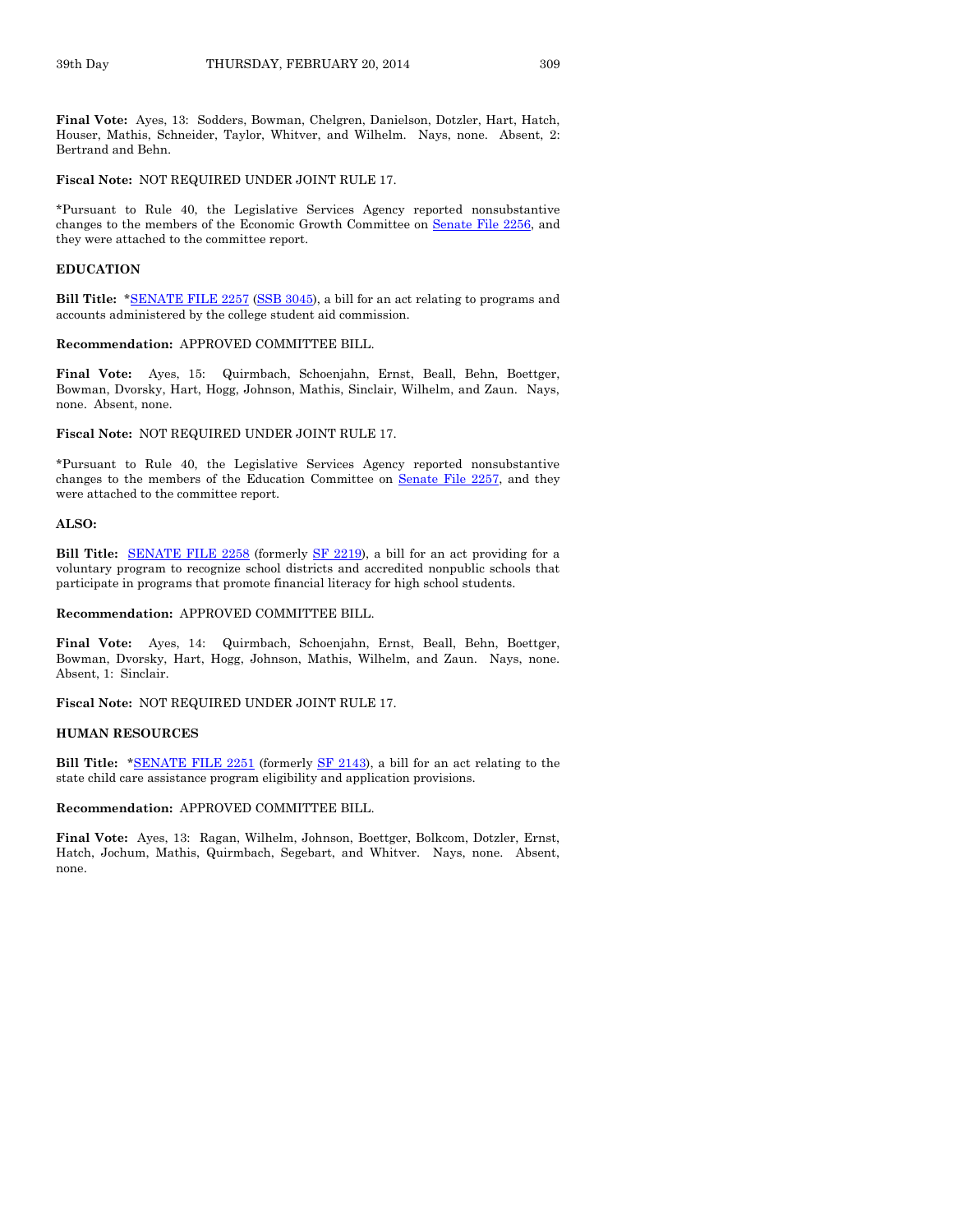#### **Fiscal Note:** NOT REQUIRED UNDER JOINT RULE 17.

\*Pursuant to Rule 40, the Legislative Services Agency reported nonsubstantive changes to the members of the Human Resources Committee on Senate [File 2251,](http://coolice.legis.iowa.gov/Cool-ICE/default.asp?Category=billinfo&Service=Billbook&frame=1&GA=85&hbill=SF2251) and they were attached to the committee report.

#### **ALSO:**

**Bill Title:** [\\*SENATE FILE 2252](http://coolice.legis.iowa.gov/Cool-ICE/default.asp?Category=billinfo&Service=Billbook&frame=1&GA=85&hbill=SF2252) (formerly [SF 2002\)](http://coolice.legis.iowa.gov/Cool-ICE/default.asp?Category=billinfo&Service=Billbook&frame=1&GA=85&hbill=SF2002), a bill for an act establishing a task force related to breast density education and notification.

#### **Recommendation:** APPROVED COMMITTEE BILL.

**Final Vote:** Ayes, 13: Ragan, Wilhelm, Johnson, Boettger, Bolkcom, Dotzler, Ernst, Hatch, Jochum, Mathis, Quirmbach, Segebart, and Whitver. Nays, none. Absent, none.

#### **Fiscal Note:** NOT REQUIRED UNDER JOINT RULE 17.

\*Pursuant to Rule 40, the Legislative Services Agency reported nonsubstantive changes to the members of the Human Resources Committee on Senate [File 2252,](http://coolice.legis.iowa.gov/Cool-ICE/default.asp?Category=billinfo&Service=Billbook&frame=1&GA=85&hbill=SF2252) and they were attached to the committee report.

#### **JUDICIARY**

**Bill Title:** [\\*SENATE FILE](http://coolice.legis.iowa.gov/Cool-ICE/default.asp?Category=billinfo&Service=Billbook&frame=1&GA=85&hbill=SF2259) 2259 [\(SSB 3040\)](http://coolice.legis.iowa.gov/Cool-ICE/default.asp?Category=billinfo&Service=Billbook&frame=1&GA=85&hbill=SSB3040), a bill for an act modifying provisions applicable to personal information security breach notification requirements, and making penalties applicable.

#### **Recommendation:** APPROVED COMMITTEE BILL.

**Final Vote:** Ayes, 13: Hogg, Courtney, Schneider, Boettger, Dvorsky, Garrett, Horn, Petersen, Quirmbach, Sodders, Taylor, Whitver, and Zaun. Nays, none. Absent, none.

#### **Fiscal Note:** NOT REQUIRED UNDER JOINT RULE 17.

\*Pursuant to Rule 40, the Legislative Services Agency reported nonsubstantive changes to the members of the Judiciary Committee on Senate [File 2259,](http://coolice.legis.iowa.gov/Cool-ICE/default.asp?Category=billinfo&Service=Billbook&frame=1&GA=85&hbill=SF2259) and they were attached to the committee report.

#### **NATURAL RESOURCES AND ENVIRONMENT**

**Bill Title:** [\\*SENATE FILE 2248](http://coolice.legis.iowa.gov/Cool-ICE/default.asp?Category=billinfo&Service=Billbook&frame=1&GA=85&hbill=SF2248) (formerly [SF 2159\),](http://coolice.legis.iowa.gov/Cool-ICE/default.asp?Category=billinfo&Service=Billbook&frame=1&GA=85&hbill=SF2159) a bill for an act relating to management of the emerald ash borer.

#### **Recommendation:** APPROVED COMMITTEE BILL.

**Final Vote:** Ayes, 12: Dearden, Black, Greiner, Bolkcom, Brase, Breitbach, Hogg, Ragan, Rozenboom, Schoenjahn, Seng, and Zumbach. Nays, none. Absent, 1: Johnson.